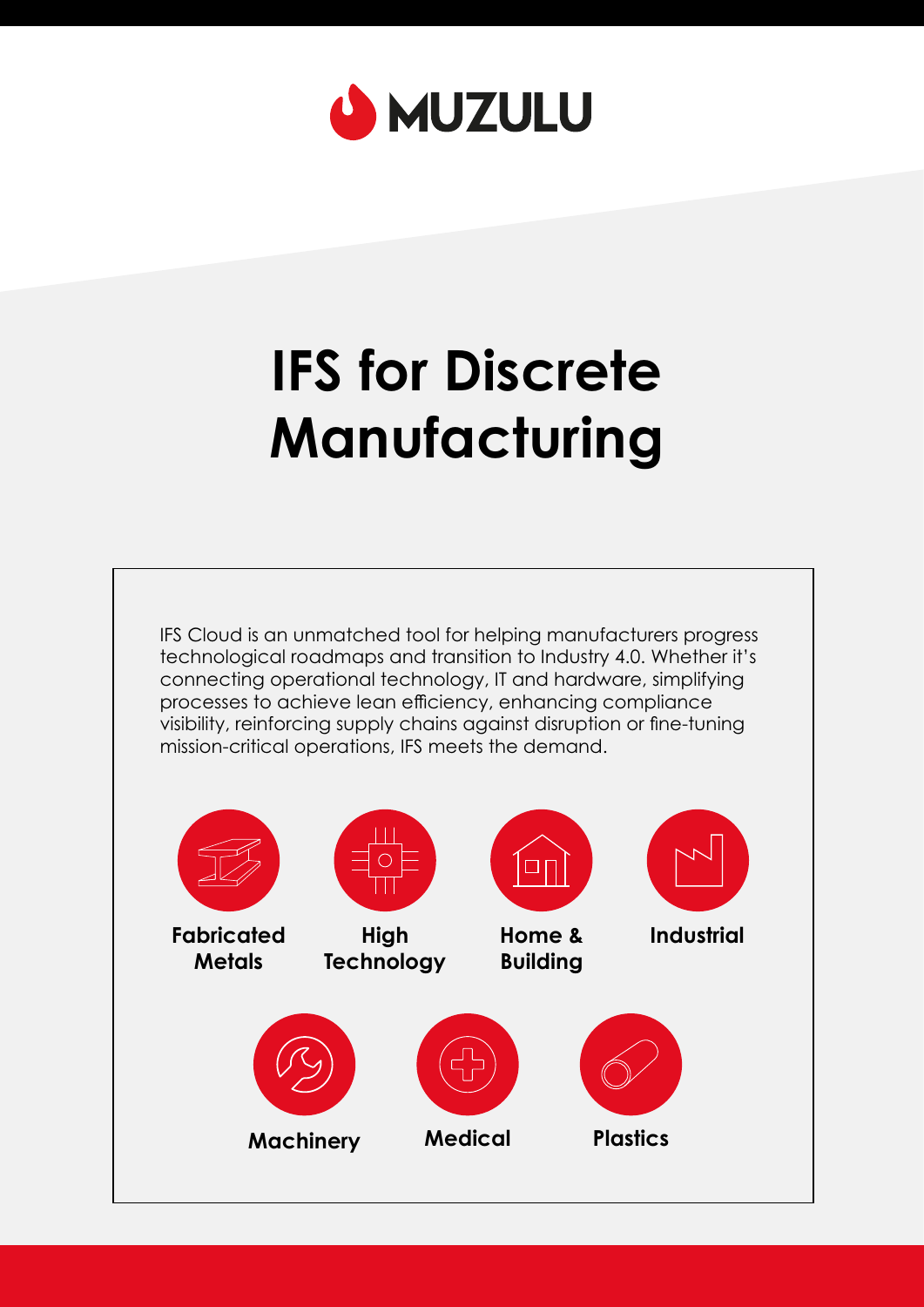

# **IFS Features for Discrete Manufacturing**

IFS manufacturing solutions can support any mode of production. Whether your business engineers-to-order (ETO), configures-to-order (CTO), makes-to-order (MTO), makes-to-stock (MTS), makes-to-forecast (MTF) or employs mixed mode, custom or short product lifecycle manufacturing, IFS Cloud delivers.

It also performs key business functions, such as Customer Relationship Management and Service Management and manages corporate service functions like Financials and HR. IFS can also be readily integrated with your wider technology infrastructure.



**360 Visibility** 

Draw on a complete picture with insights that enable agile, low risk moves.



#### **Lean Production**

Minimise production costs and maximise material availability for bottom line growth.



**Data Accuracy** 

Advance accuracy in forecasting, price estimating and scheduling for optimised operations.



#### **Quality Management**

Embedded controls put quality assurance first at every stage of your production process.



#### **Sustainable Solutions**

Manage sustainability over a product lifecycle and supply chain with Eco-Footprint.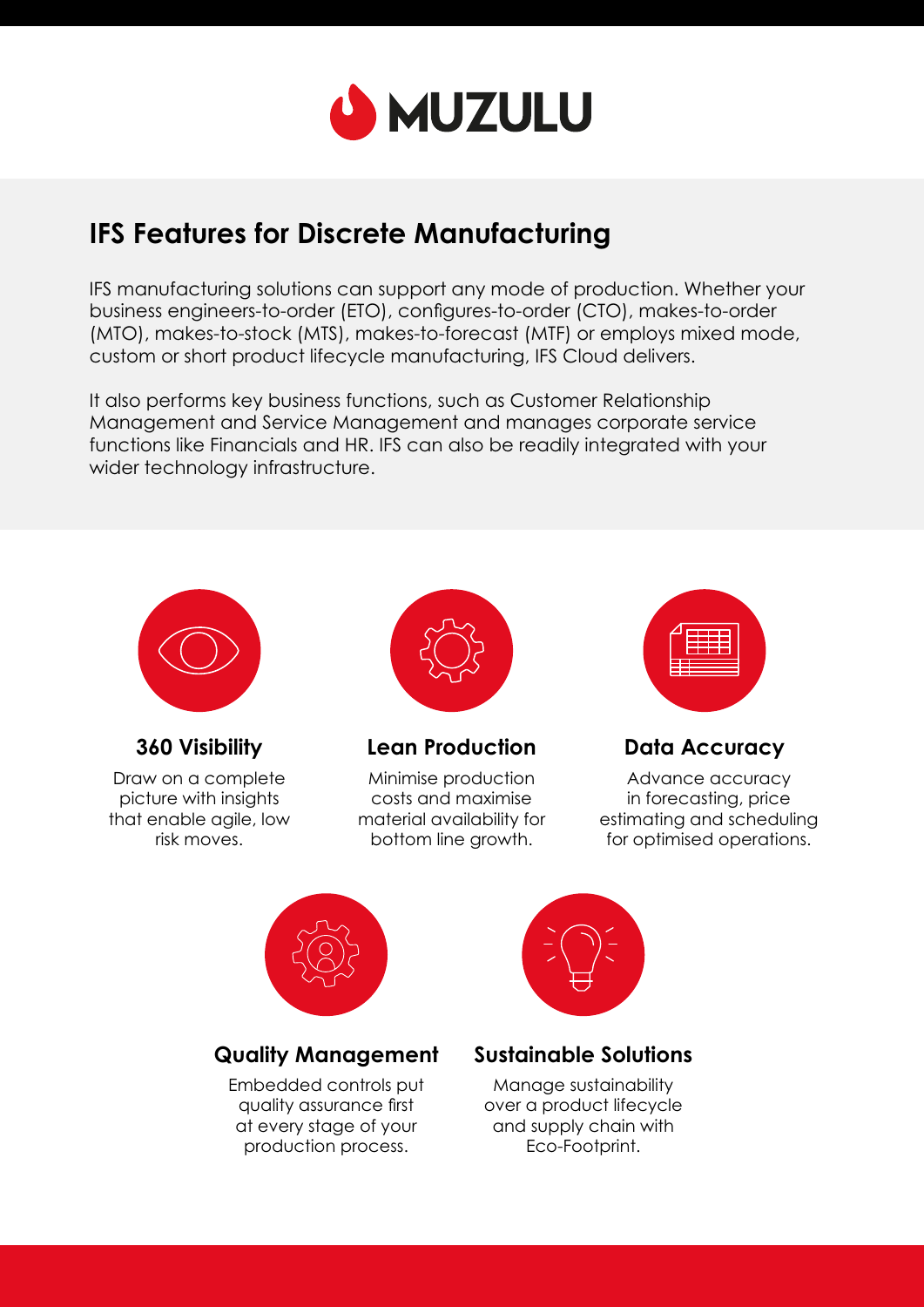

# **DISCRETE MANUFACTURING SOLUTION MAP**

#### **Business Processes**  CRM/ **Demand Product** Supply Chain  $\frac{\text{Supply Chain}}{\text{Many Indian}}$  Manufacturing  $\rightarrow$  Sales &  $\rightarrow$  $\rightarrow$ Planning **Development** Marketing **Delivery**

### **Application Solutions**